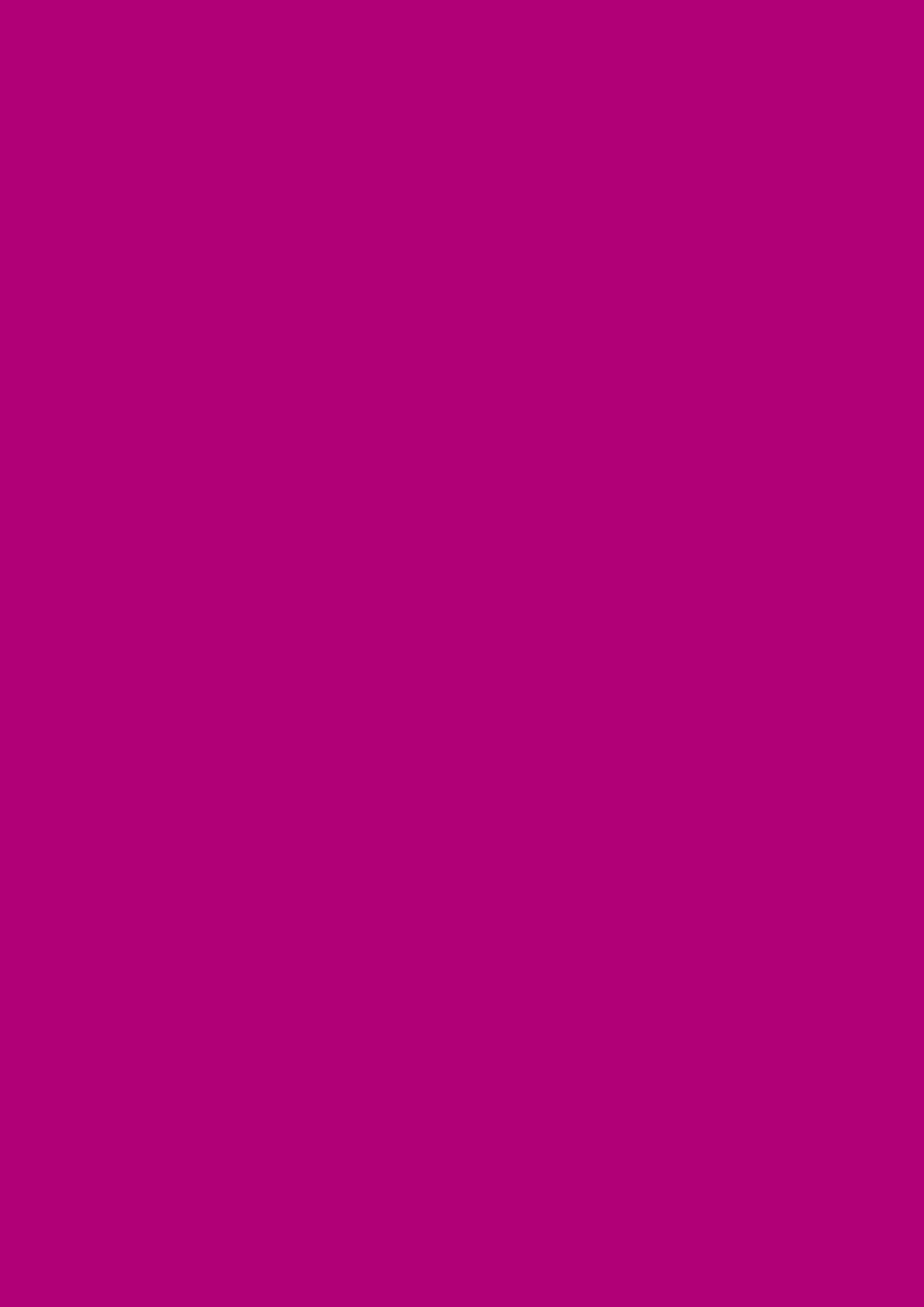# Acknowledgements

*Reform* would like to thank DXC Technology for kindly supporting this paper.

# **External reviewers**

The authors would also like to thank Adam Micklethwaite, Director of Digital Social Inclusion, Good Things Foundation; Paul Waller, Researcher, University of Bradford and Douglas White, Head of Advocacy, Carnegie UK Trust for helpful comments on an earlier draft of this paper.

## **Interviewees**

The authors would like to express their gratitude to the 9 individuals and organisations who kindly agreed to be interviewed as part of the research for this paper and agreed to be acknowledged:

Paul Davies, Managing Director, Destinations@Saltburn

Avi Gillis, Head of Digital Inclusion Policy and Diversity in Tech, Department for Digital, Culture, Media and Sport

Adam Micklethwaite, Director of Digital Social Inclusion, Good Things Foundation

Kay Patel, Digital Inclusion and Standards Lead, Her Majesty's Revenue and Customs

Damien Venkatasamy, VP – Public Sector, DXC Technology

Paul Waller, Researcher, University of Bradford

Sally West, Policy Manager, Age UK

Chris Widgery, Deputy Director for Local Government Policy, Ministry of Housing, Communities and Local Government

Douglas White, Head of Advocacy, Carnegie UK Trust

# *Reform*

*Reform* is established as the leading Westminster think tank for public service reform. We are dedicated to achieving better and smarter public services. Our mission is to set out ideas that will improve public services for all and deliver value for money.

We work on core sectors such as health and social care, education, home affairs and justice, and work and pensions. Our work also covers issues that cut across these sectors, including public service design and delivery and digital public services.

We are determinedly independent and strictly non-party in our approach.

*Reform* is a registered charity, the Reform Research Trust, charity no.1103739. This publication is the property of the Reform Research Trust.

This report may not represent the views of our donors and partners. *Reform*'s three largest corporate donors in 2018 were BT Group, Deloitte and DXC Technology. For a full list of our corporate donors and further information about Reform's funding model see our [webpage](https://reform.uk/what-we-do/transparency).

The arguments and any errors that remain are the authors' and the authors' alone.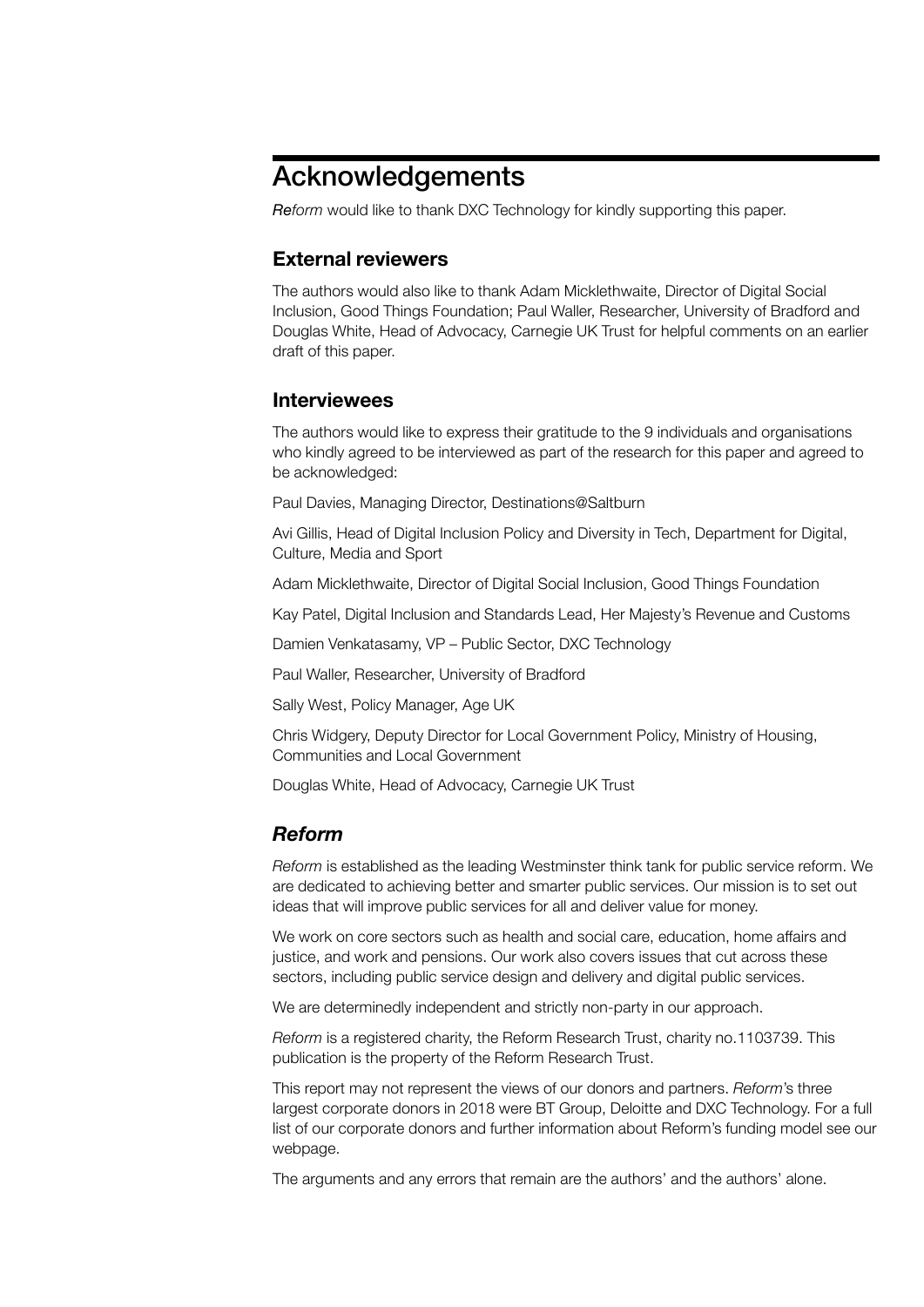# **Contents**

|                | Introduction            | 3                             |    |
|----------------|-------------------------|-------------------------------|----|
|                | <b>Digital services</b> | $\overline{4}$                |    |
| $\overline{2}$ |                         | Barriers to digital inclusion | 7  |
|                | 2.1                     | <b>Skills</b>                 | 7  |
|                |                         | 2.2 Motivation                | 8  |
|                | 2.3                     | <b>Access</b>                 | 8  |
| 3              |                         | <b>Tackling the barriers</b>  | 11 |
|                | 3.1                     | Designing accessible services | 11 |
|                | 3.2                     | Community support             | 11 |
|                | 3.3                     | Partnerships                  | 12 |
|                | Conclusion              | 13                            |    |
|                | Glossary                | 14                            |    |
|                | <b>Bibliography</b>     | 15                            |    |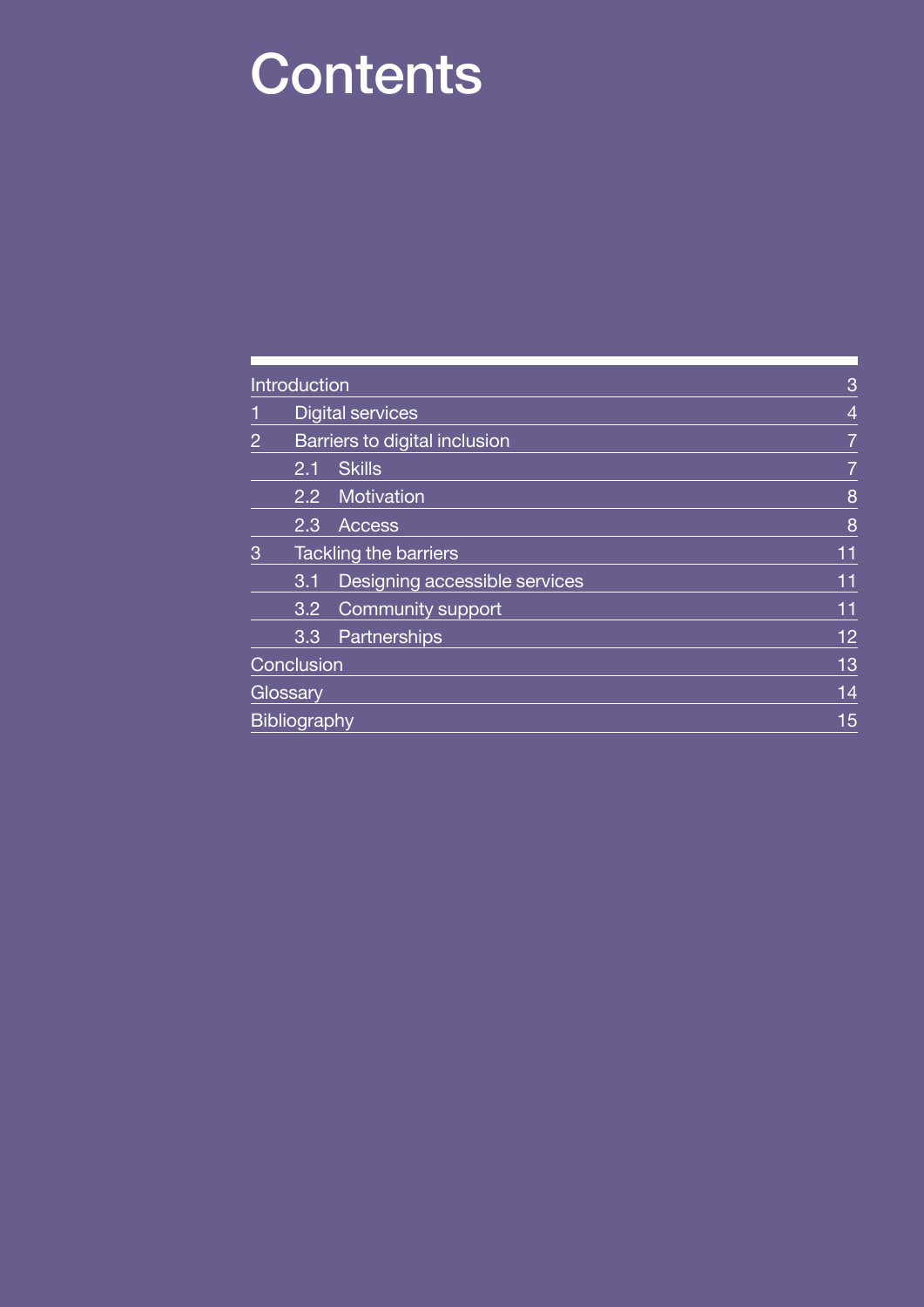# <span id="page-4-0"></span>Introduction

Britain is a divided nation. While certain localities and people have prospered, other areas have been left behind. An independent inquiry into regional inequalities has highlighted significant regional variation in deprivation, educational attainment, health outcomes and skills.1 For example, the average male healthy life expectancy in the North East is 59.5 years, compared to 66 in the South East, highlighting important regional disparities.<sup>2</sup> Moreover, the Social Mobility Commission demonstrated the existence of social mobility "cold spots" in rural and coastal areas across the country.3

Left behind communities often have poorer health outcomes,<sup>4</sup> lower educational attainment<sup>5</sup> and fewer job opportunities.<sup>6</sup> Digital public services have the potential to support these communities. Sound public service transformation enabled by technology can facilitate more convenient and efficient transactions between citizens and government. For example, it can speed-up identity verification processes for different government services – many of which need similar information about an individual – reducing the need for unnecessary repetition of information.7 Digital technologies can also help to mitigate health and social inequalities by making systems more effective for public servants and patients.<sup>8</sup>

The communities that could most benefit from digital public services, however, are more likely to be digitally excluded – meaning that they lack the ability to access or utilise digital technologies effectively.<sup>9</sup> In 2018, 5.2 million adults in the UK were digitally excluded.<sup>10</sup> Moreover, 11.9 million people do not have essential digital skills, such as the ability to manage money online, find a job or engage with government services.11 The digitally excluded are often older, less educated, unemployed, disabled and socially isolated.12 People without any qualifications, for example, are 17 times more likely to be digitally excluded.13 As the Government continues its programme to digitise public services, it risks exacerbating inequalities that vulnerable groups might face. It is vital, therefore, that the needs of vulnerable communities are considered when designing and implementing digital public services.

<sup>1</sup> UK 2070 Commission, *Fairer and Stronger: Rebalancing the UK Economy* (2019).

<sup>2</sup> Public Health England, *Public Health Outcomes Framework* (2019). 3 Social Mobility Commission, *State of the Nation 2017: Social Mobility in Great Britain* (2017).

<sup>4</sup> *Public Health Outcomes Framework*.

<sup>5</sup> Allison Dunatchik et al., *Regional Differences in Attainment in the Early Years* (NatCen Social Research and Department for Education, 2018).

<sup>6</sup> Centre for Social Justice, *The Future of Work: Regional Revolution. Part II: Rebalancing Growth and Opportunity in Post-Industrial Britain* (2018), 31.

<sup>7</sup> Maisie Borrows, Eleonora Harwich, and Luke Heselwood, *The Future of Public Service Identity: Blockchain* (Reform, 2017), 4–5.

<sup>8</sup> Abby Young-Powell, 'The Challenge to Ensure Digital Public Services Leave No One Behind', *The Guardian*, 5 March 2019.

<sup>9</sup> Chris Martin et al., *The Role of Digital Exclusion in Social Exclusion* (Carnegie UK Trust, 2016), 2.

<sup>10</sup> Office for National Statistics, *Exploring the UK's Digital Divide*, 2019.

<sup>11</sup> Lloyds Bank, *UK Consumer Digital Index 2019*, 2019, 10.

<sup>12</sup> Ellen J Helsper and Bianca C Reisdorf, 'The Emergence of a "Digital Underclass" in Great Britain and Sweden: Changing Reasons for Digital Exclusion', *New Media and Society* 19, no. 8 (2016): 1267.

<sup>13</sup> Ibid., 1258.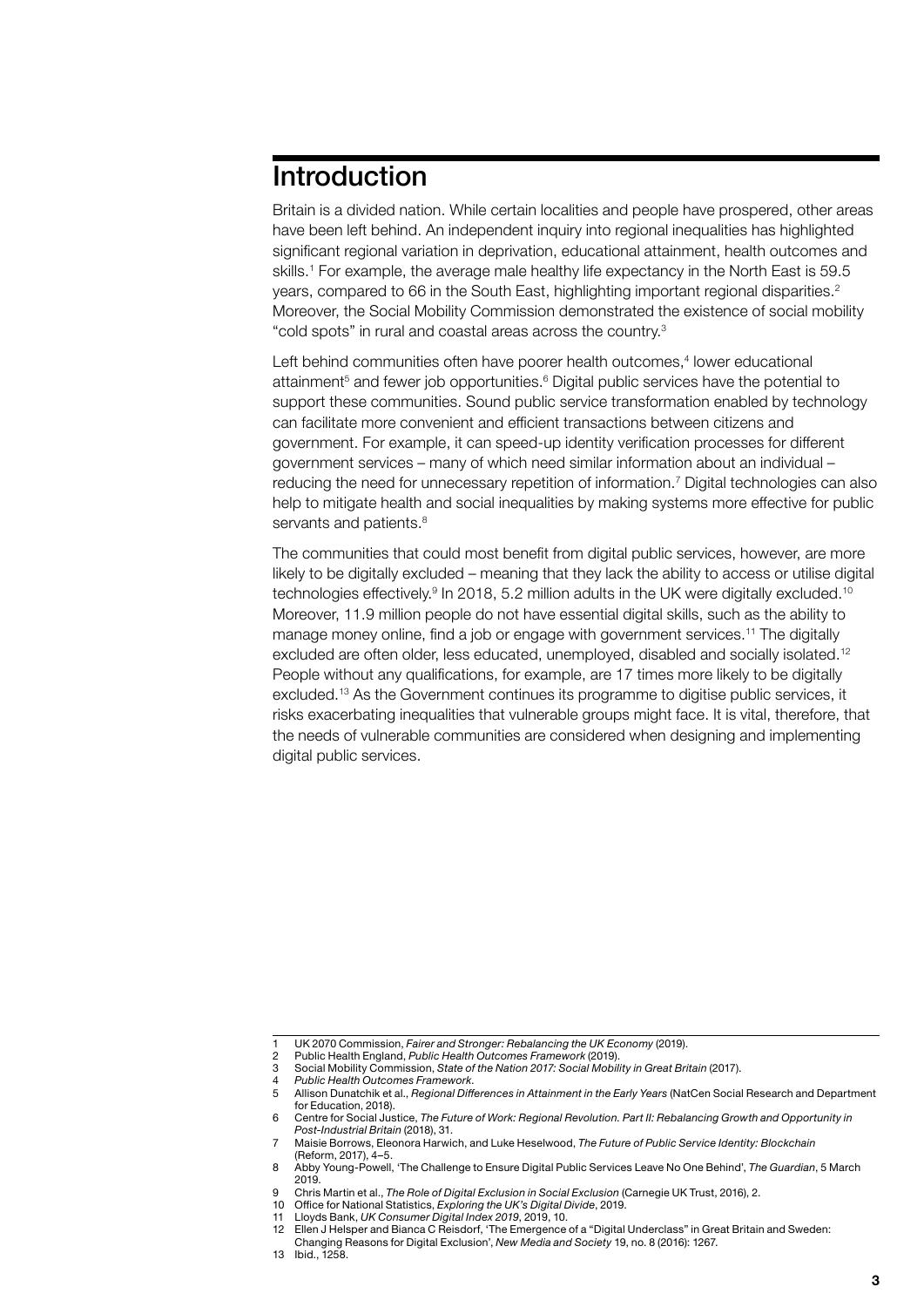# <span id="page-5-0"></span>1. Digital services

The Government's principle aim regarding public services has been to provide services that are easily accessible, responsive to the needs of citizens, and reflective of how citizens want to interact with services in the modern world.14 The resulting belief in "government services wherever you are" has led to a digital-by-default approach to both information provision and transactions.15 This has included attempts to shift how citizens interact with public services from traditional face-to-face models to digital spaces such as [GOV.UK](http://GOV.UK). This shift aims to not only make it more convenient for citizens who are at best "a reluctant customer of government", as Damien Venkatasamy, VP – Public Sector at DXC Technology described them, but to reduce the administrative burden by removing many of the overheads and inefficient practices.

Enabling people to use the online option for government services, however, can be challenging. Of the 650 transactions offered by the Government in 2012, over half did not have a digital option, and only a "handful" of people who could use the online option chose to do so.16 The Government Digital Service (GDS) was consequently empowered to drive change and improve user engagement by commissioning "the best user-centred digital services and information at lowest cost from the most appropriate provider", at a cost of some £150 million per year.17

Since 1996, and particularly after 2010, the Government has repeated its efforts to pursue this digital agenda (see [Figure 1](#page-6-0)), highlighting the cost savings and benefits to service users from going digital.

<sup>14</sup> Cabinet Office, *Government Transformation Strategy*, 2017.

<sup>15</sup> HM Government, *Open Public Services White Paper* (London: The Stationary Office, 2011), 52.

<sup>16</sup> Cabinet Office, *Government Digital Strategy*, 2012, 2. 17 HM Government, *Open Public Services White Paper*, 52; National Audit Office, *Digital Transformation in Government*, 2017, 4.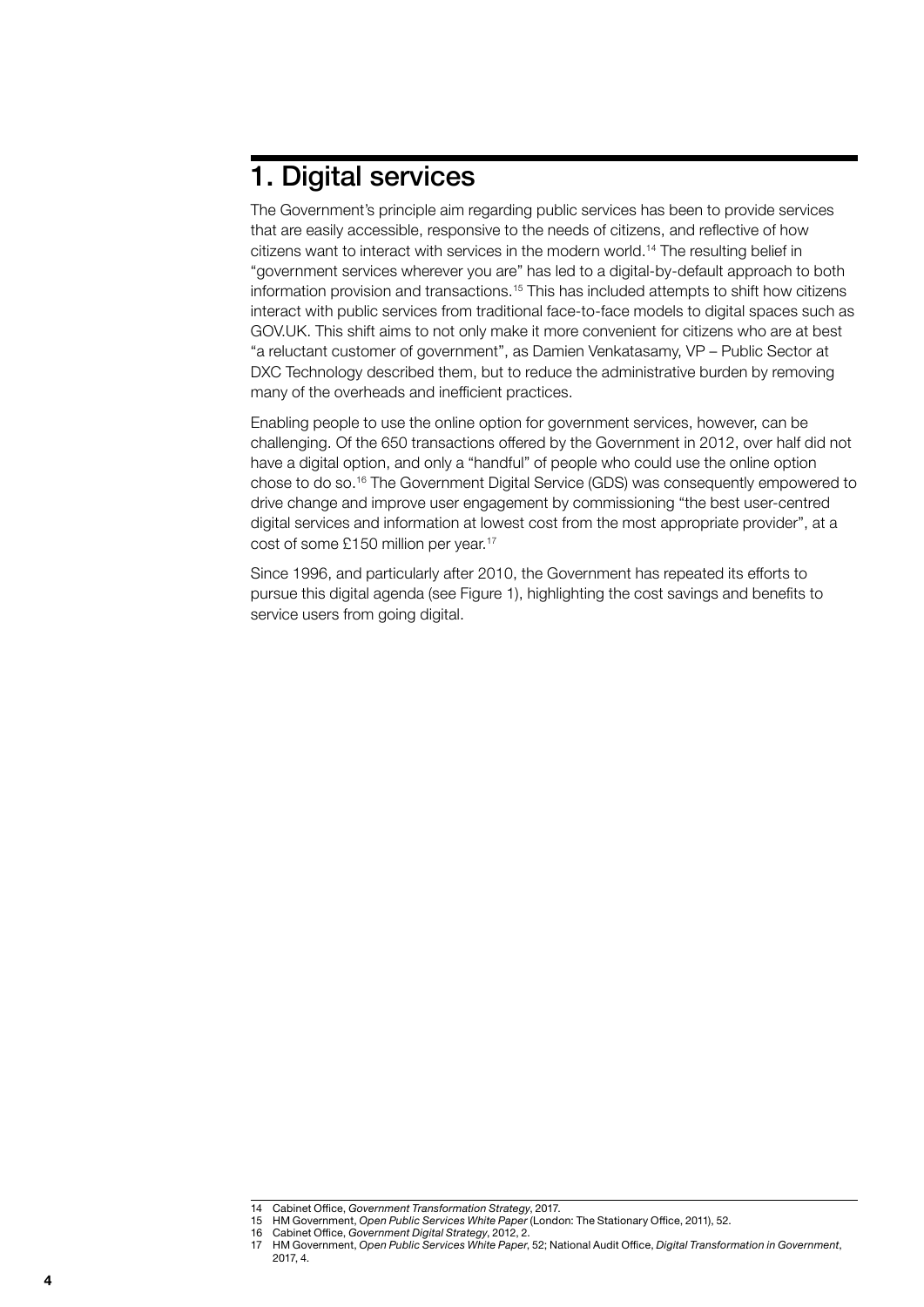# <span id="page-6-0"></span>**Figure 1: Digital services timeline**

| 2010                                                                                                                                                                                                                                                      |                                                                                                                                                                                              | 2011                                                       |                                                                                                                                                               | 2012                                          |                                                                                                                                                                                                            |                                                                              |                                                                                                                                                                                                 |
|-----------------------------------------------------------------------------------------------------------------------------------------------------------------------------------------------------------------------------------------------------------|----------------------------------------------------------------------------------------------------------------------------------------------------------------------------------------------|------------------------------------------------------------|---------------------------------------------------------------------------------------------------------------------------------------------------------------|-----------------------------------------------|------------------------------------------------------------------------------------------------------------------------------------------------------------------------------------------------------------|------------------------------------------------------------------------------|-------------------------------------------------------------------------------------------------------------------------------------------------------------------------------------------------|
| <b>Directgov</b><br><b>Open Public</b><br>≝<br>2010<br><b>Services White</b><br><b>Paper</b><br>A citizen-facing<br>website with<br>Aimed to use digital<br>information about body<br>as tool for choice<br>government<br>and personalisation<br>services |                                                                                                                                                                                              | <b>Government</b><br>Central<br>government<br>lead digital | $\frac{1}{2}$<br><b>Digital Service</b><br>established to<br>transformation                                                                                   | <b>Government</b><br>digital" as an<br>skills | 巨<br><b>Digital Strategy</b><br>Introduced "assisted<br>alternative means of<br>accessing services for<br>those without digital                                                                            | <b>GOV.UK</b><br>launched                                                    | $\begin{array}{ c } \hline \textcircled{\footnotesize{0}} \end{array}$<br>A new citizen-facing<br>website replaces<br>Directgov and includes<br>transactional services,<br>not just information |
| 2015                                                                                                                                                                                                                                                      |                                                                                                                                                                                              |                                                            |                                                                                                                                                               |                                               | 2014                                                                                                                                                                                                       |                                                                              | 2013                                                                                                                                                                                            |
| Digital Services<br><b>Framework</b><br>Complaints from<br>suppliers lead to a<br>revised framework for<br>those providing digital<br>government services                                                                                                 | <b>Digital by</b><br>距<br><b>Default</b><br>Aimed at being user-<br>led and easy to use,<br>the Government<br>introduces digital by<br>default standard for<br>all digital projects          |                                                            | Register to <b>@</b><br><b>Vote</b><br>Government<br>launches an<br>online<br>registration<br>system for<br>voting                                            | Focused on                                    | Government Digital<br><b>Inclusion Strategy</b><br>businesses and<br>individuals and<br>introduced a<br>"digital inclusion<br>scale" for access                                                            | for industry<br>digital                                                      | <b>Government</b><br>阻<br><b>Approach to</b><br><b>Assisted Digital</b><br>Introduced a<br>minimum standard<br>regarding assisted                                                               |
| 2016                                                                                                                                                                                                                                                      |                                                                                                                                                                                              | 2017                                                       |                                                                                                                                                               |                                               |                                                                                                                                                                                                            |                                                                              |                                                                                                                                                                                                 |
| <b>Review of 20%</b><br><b>Public Funded</b><br><b>Digital Skills</b><br><b>Qualifications</b><br>Digital skills are<br>classified into<br>Basic, Workforce, services<br>or Specialist                                                                    | <b>GOV.UK Verify @</b><br>A single point,<br>online verification<br>portal is launched<br>for citizens using<br>digital government                                                           | (update)<br>policies                                       | <b>Digital Strategy</b><br>Focused on<br>infrastructure and<br>digital skills, this<br>update also outlined<br>next steps including<br>training and inclusive | good<br>services                              | Economy Act<br>Guaranteed<br>broadband<br>across the UK                                                                                                                                                    | <b>Government</b><br><b>Transformation</b><br><b>Strategy</b><br>of Practice | 冒<br>Developed the Design<br>Principles, the Digital<br>Service Standard, and<br>the Technology Code                                                                                            |
|                                                                                                                                                                                                                                                           | 2019                                                                                                                                                                                         |                                                            |                                                                                                                                                               |                                               |                                                                                                                                                                                                            | 2018                                                                         |                                                                                                                                                                                                 |
| Online Harm <sub>D</sub><br><b>White Paper</b><br>Created an<br>online-media<br>literacy strategy<br>to help protect<br>vulnerable<br>citizens                                                                                                            | <b>NHS Long Term of a</b><br><b>Plan and NHSX</b><br>Targeted a "digitally<br>enabled NHS" by<br>improving the<br>provision of digital<br>healthcare through<br>skills and<br>infrastructure |                                                            | <b>Digital</b><br>Infrastructure<br><b>Toolkit</b><br>Guidance for<br>industry and<br>government around<br>digital<br>communications<br>infrastructure        |                                               | The Essential $\setminus \mathcal{L}$<br><b>Digital Skills</b><br><b>Framework</b><br>Defined the five<br>skills needed to<br>engage with digital<br>technology<br>confidently, safely,<br>and efficiently |                                                                              | <b>Digital</b><br><b>Government</b><br><b>Inquiry</b><br>Focused on how<br>government could<br>improve<br>government-citizen<br>interactions                                                    |
|                                                                                                                                                                                                                                                           | Paper<br>Website                                                                                                                                                                             |                                                            | Standard(s)<br>Organisation                                                                                                                                   |                                               | Toolkit/Framework<br>Review/Inquiry                                                                                                                                                                        |                                                                              |                                                                                                                                                                                                 |

**Source:** *Reform* **research**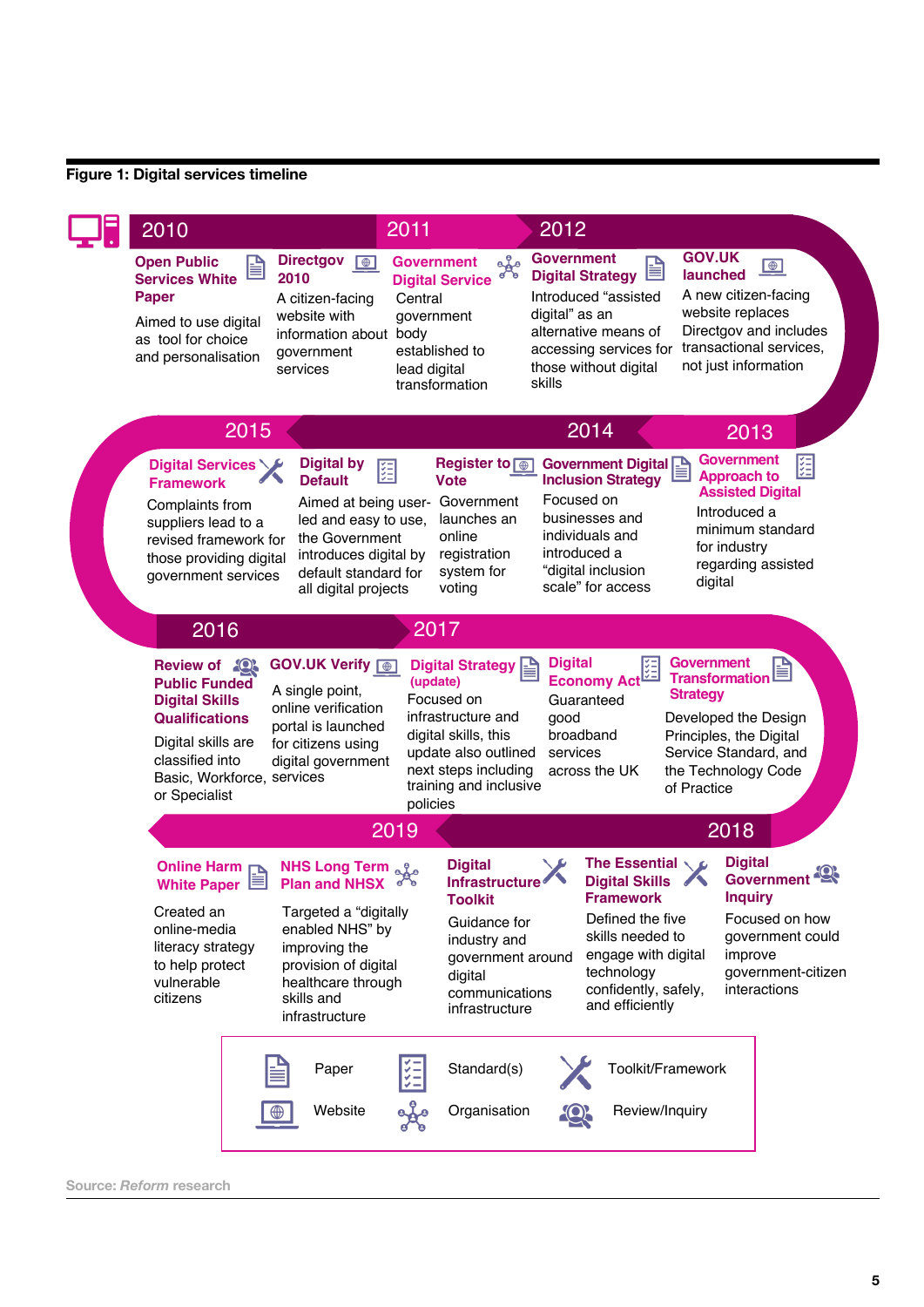Some schemes have been particularly effective at enabling people to access the services they need more efficiently, such as the ability to renew or apply for a passport online.<sup>18</sup> In 2018-19, 56 per cent of HM Passport customers applied online, compared to 35 per cent in 2017-18.19 However, the services that are digitised tend to be simple, high volume, transactions which can often be automated with little human involvement, and are also likely to be used by more affluent members of the population rather than those on the lowest incomes.

Digitising more complex services and ensuring that vulnerable or disadvantaged people can access them is a crucial step to developing what one interviewee called "true digital services". In an interview for this paper, Douglas White, Head of Advocacy at the Carnegie UK Trust, argued that unless this challenge is addressed, digital services might increase inequality by providing faster and cheaper services for those who are better off, while not meeting the needs of the poorest members of society.

Digital exclusion (see Glossary) can be a barrier to citizens utilising digital services. However, solutions exist. The introduction of "assisted digital" in 2011 sought to help tackle this issue by offering support for individuals over the phone or in person to enable them to use a digital service effectively, not only in the public sector but also when interacting with businesses. $20$  Take-up of assisted digital has been uneven. The Department for Work and Pensions has estimated that 5 per cent of those applying for Universal Credit will require some sort of assistance in order to complete forms, at a cost of £911 per person.<sup>21</sup>

In addition, the House of Commons Science and Technology Committee described the current GDS as having "lost momentum" and "not transforming the citizen-state relationship as it could".<sup>22</sup> One reason behind this has been a failure to design inclusive policies and then implement them in a way which addresses the risk of exclusion, particularly for those vulnerable individuals who interact most regularly and are most dependent upon government services. For instance, only half of the 500,000 social care personal budget holders in the UK said that their local authority had made it "easy" to get the right information and advice to choose and purchase their care and support, which is a necessary component of a good personal budget scheme and shows that the problem exists for both central government and local authorities.<sup>23</sup>

Going forward, the challenge is to ensure that public services do not marginalise the digitally excluded but are inclusive by default. In a recent roundtable focused on digital inclusion, Ed Poyntz-Wright, account delivery lead for DXC Technology, summarised the task ahead: "We shouldn't ask how to digitise public services… Instead, we should ask how we can use digital technologies to improve services."<sup>24</sup>

<sup>18</sup> Mark Prince and Clare Watson, 'Applying for Your Passport Online', *Home Office Digital, Data and Technology* (blog), 13 February 2019.

<sup>19</sup> Home Office, *Home Office Annual Report and Accounts 2018-19 (For the Year Ended 31 March 2019)*, 2019, 28.

<sup>20</sup> Assisted digital and digital take-up community and [GOV.UK](http://GOV.UK) Service Manual, 'Designing Assisted Digital Support', Webpage, August 2018; Government Digital Service and Cabinet Office, 'An Introduction to Assisted Digital', Webpage, 28 July 2011.

<sup>21</sup> Farhad Cantel, *Universal Credit: Report of the Executive Director (Resources, Environment, and Cultural Services)* (Welwyn Hatfield Borough Council, 2017).

<sup>22</sup> House of Commons Science and Technology Committee, *Digital Government, Eighteenth Report of Session 2017-19*, HC 1455 (London: The Stationery Office, 2019).

<sup>23</sup> Martin Routledge and Jaimee Lewis, *Personal Budgets: Taking Stock, Moving Forward* (Think Local Act Personal, 2011). 24 Young-Powell, 'The Challenge to Ensure Digital Public Services Leave No One Behind'.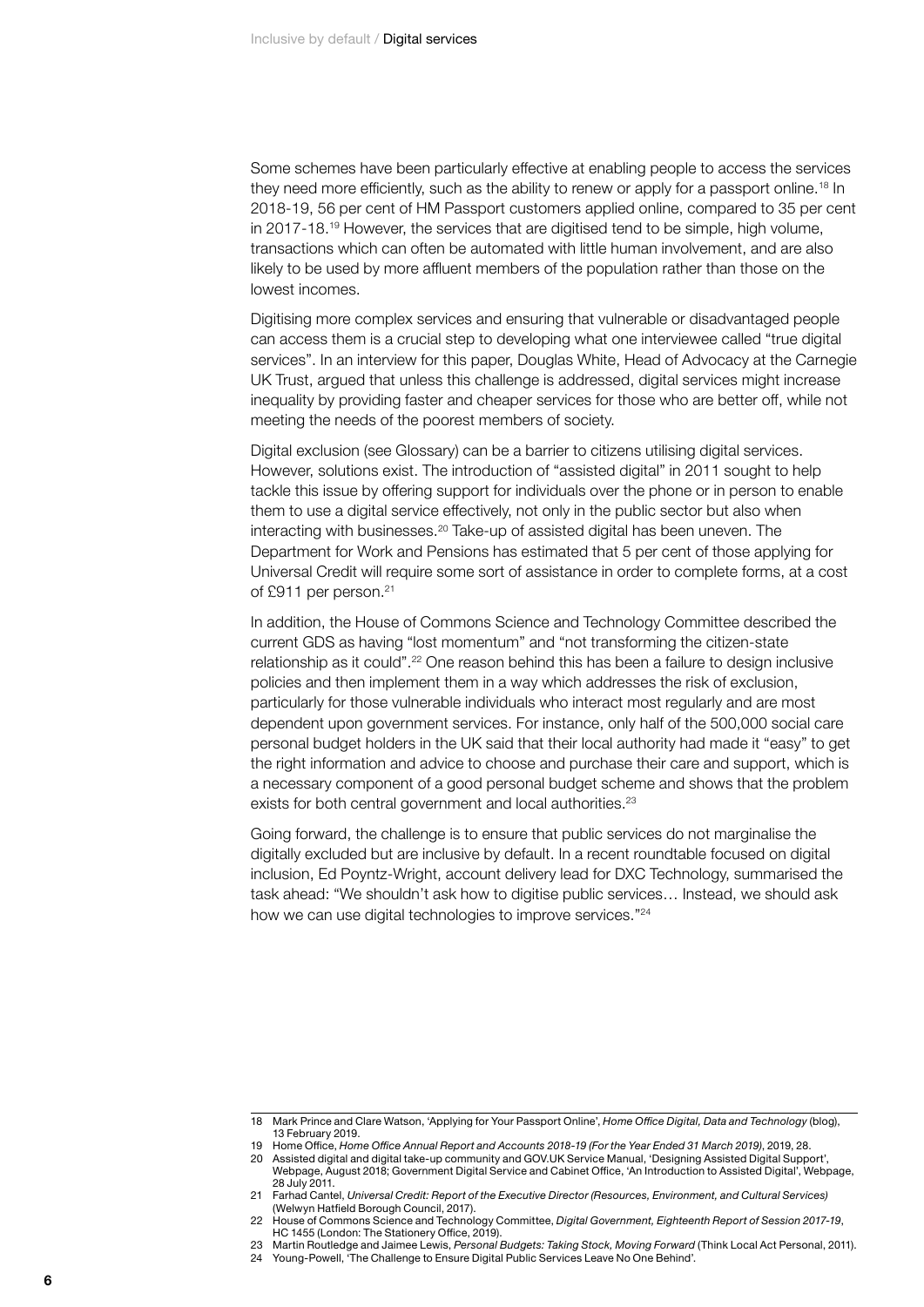# <span id="page-8-0"></span>2. Barriers to digital inclusion

The Government's continued expansion of digital public services has the potential to improve accessibility and cost-effectiveness. As benefit payments, health advice and local government services continue to move online, it is important that services are designed to meet the needs of people who are digitally excluded – who are among the main beneficiaries of these services. In addition to providing alternative routes for those unable to use digital technology, this will also mean improving access to digital services. There are, however, significant barriers to digital inclusion such as the lack digital literacy and the right infrastructure.

# **2.1 Skills**

A lack of digital skills is a key barrier to digital inclusion. Since the introduction of the Government Digital Strategy in 2010, a lack of appropriate skills has been one of the highest self-reported reasons for digital exclusion.<sup>25</sup> As set out in the Government's *Essential Digital Skills Framework* (see [Figure 2\)](#page-8-1), digitally excluded people will usually lack one or more of the five digital skills needed to help people to engage with digital technology. Although the number of people in the UK lacking basic digital skills is declining, eight per cent of the population in 2018 had none of the basic skills (4.3 million people) and 12 per cent only had limited abilities online.26

## <span id="page-8-1"></span>**Figure 2: Essential Digital Skills Framework**

**Communicating:** The ability to communicate, share and collaborate online.

**Problem solving:** Finding solutions to problems using digital or online tools.

**Transacting:** Applying for services, buying goods or managing transactions online.

**Handling information:** Finding, managing and storing digital information securely.

**Being safe, legal and confident:** Understand and manage the risks of online activities effectively.

**Source: Department for Education,** *Essential Digital Skills Framework***, 2018, 3; and Lloyds Bank,** *UK Consumer Digital Index* **2019, 8.**

This translates into a persistent regional divide in internet use and digital skills. Wales has the lowest proportion of people with all five basic digital skills (66 per cent) and the highest proportion of those with no digital skills (19 per cent).27 However, in the South East of England, 86 per cent of people have all five basic digital skills and only 5 per cent of the population have no digital skills.28

A lack of basic digital skills tends to be more common among groups that would most benefit from easy access to digital services, such as people with disabilities or benefit claimants, and for whom the inability to fill out an online application form or use a search engine to look for information online may have more negative consequences than for others.29 In many cases, this skills gap prevents the potential benefits of digital services from reaching those who need them most.

<sup>25</sup> Helsper and Reisdorf, 'The Emergence of a "Digital Underclass" in Great Britain and Sweden: Changing Reasons for Digital Exclusion'.

<sup>26</sup> Office for National Statistics, *Exploring the UK's Digital Divide*. 27 Office for National Statistics, *Exploring the UK's Digital Divide*.

<sup>28</sup> Ibid.

<sup>29</sup> Ipsos MORI, 'Basic Digital Skills UK Report 2018', Webpage, 10 May 2018.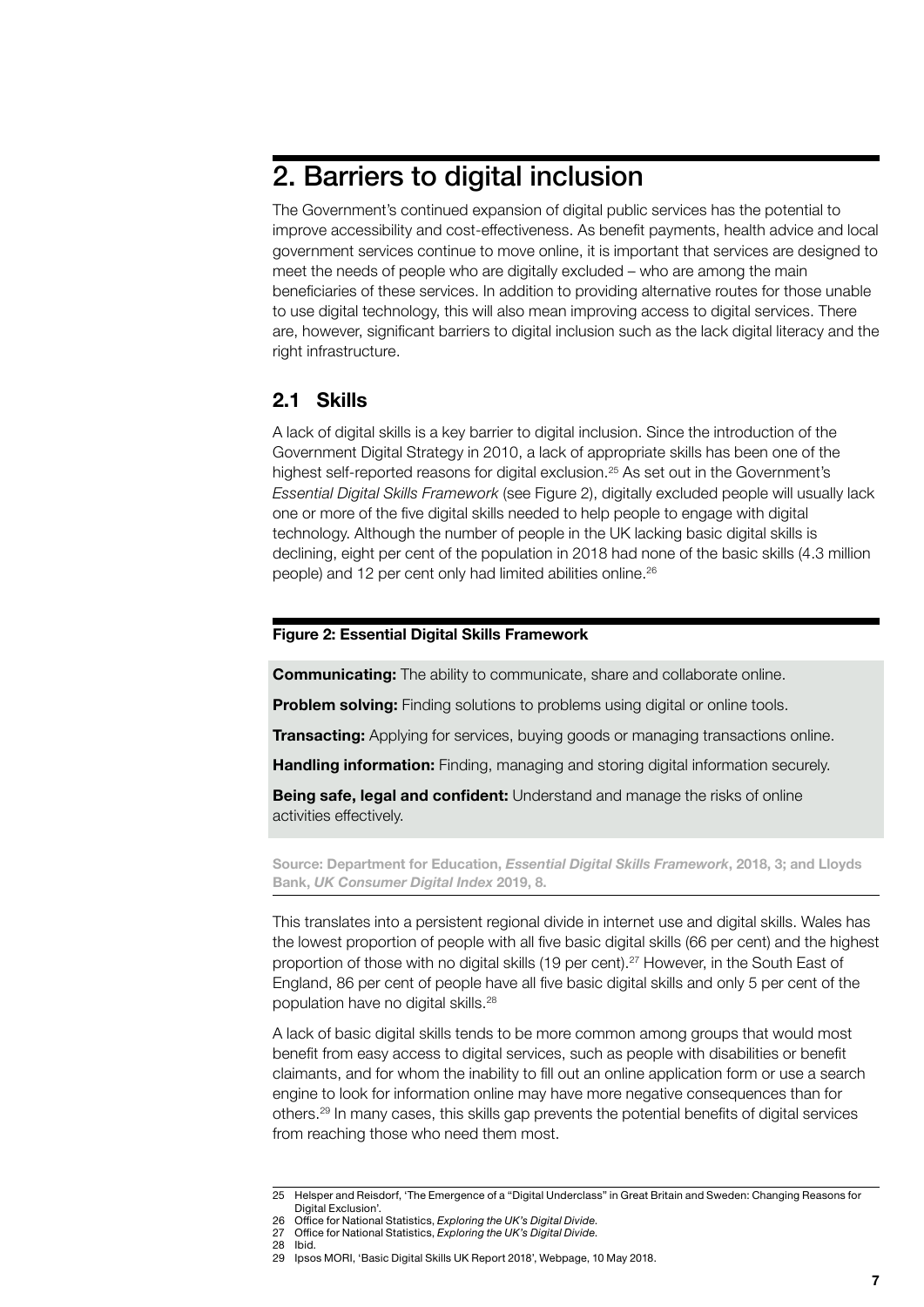<span id="page-9-0"></span>Universal Credit, which sees 98 per cent of people claiming online, can be difficult to navigate for those without the necessary digital skills.<sup>30</sup> A 2018 survey found that only 54 per cent of claimants were able to register their claim online unassisted.31 In early 2019, the Work and Pensions Minister Justin Tomlinson MP recognised the need to address the issue and "improve communication in order to advise about alternatives; claimants can access support via the telephone, face-to-face, or through home visits".32

Digital literacy is also a spectrum. Whilst some people may have the skills to use the internet to send emails, others may be able to access much wider benefits such as e-learning, social networking, applying for jobs online, e-banking, and government digital services.<sup>33</sup> As of 2017, for example, 7.8 million people did not use the internet, yet a further 7.4 million people are considered limited users that go online sporadically.<sup>34</sup> Therefore, it is both non-users and limited users that require improved digital literacy in order to effectively use online government services.

## **2.2 Motivation**

Motivation is also cited as a barrier to greater digital inclusion. It can stop people from using the most basic digital technologies such as the internet which, in turn, restricts access to online public services. In an interview for this paper, Adam Micklethwaite, Director of Digital Social Inclusion at the Good Things Foundation, argued that motivation is generally the most significant barrier to addressing digital exclusion, because it reflects the range of social exclusion factors that correlate with digital exclusion (such as poverty, low educational attainment etc), and prevents people from engaging with support that can help them gain confidence and digital skills. Research shows that people who do not use the internet do not see the personal benefit of being online.<sup>35</sup> A recent report has found that 69 per cent of non-users argued that they were "just not interested".36 Similarly, a 2019 survey found that over half of the people who do not use the internet state that it is not for them or they do not see the need or how it would add value to their lives.<sup>37</sup>

Not feeling safe using the internet is another key motivational barrier. The risk of fraud, inputting personal data or being exposed to hateful content is often a deterrent to internet use – by staying offline, there is a belief among certain non-users that they will avoid these threats.38 This was reiterated by Sally West, Policy Manager at Age UK, who argued that concerns about online security deter some older people from using the internet that impacts their ability to make best use of online public services. She went on to say that with the right support many older people can overcome the barriers they face to being online. However, as there are still some older people who cannot, or choose not to use the internet, West argues that public service providers need to ensure that there are suitable alternative ways to access services and support.

<sup>30</sup> Rowan Foster et al., *Universal Credit Full Service Survey* (IFF Research, 2018), 3.

<sup>31</sup> Ibid.

<sup>32</sup> Justin Tomlinson, Department for Work and Pensions: Members' Representations, HC Deb 16 January 2019, Vol. 652 c406wh.

<sup>33</sup> Frederick J. Riggins and Sanjeev Dewan, 'The Digital Divide: Current and Future Research Directions', *Journal of the Association for Information Systems* 6, no. 12 (2006).

<sup>34</sup> Simeon Yates, *The Real Digital Divide? Understanding the Demographics of Non-Users and Limited Users of the Internet: An Analysis of Ofcom Data* (Good Things Foundation, 2017), 4.

<sup>35</sup> Tom French, Lauren Quinn, and Simeon Yates, *Digital Motivation: Exploring the Reasons People Are Offline* (Good Things Foundation, 2019), 15.

<sup>36</sup> Grant Blank, William H. Dutton, and Julia Lefkowitz, *Perceived Threats to Privacy Online: The Internet in Britain* (Oxford Internet Institute, 2019), 16.

<sup>37</sup> Ofcom, *Adults: Media Use and Attitudes Report 2019* (2019), 20.

<sup>38</sup> French, Quinn, and Yates, *Digital Motivation: Exploring the Reasons People Are Offline*, 15.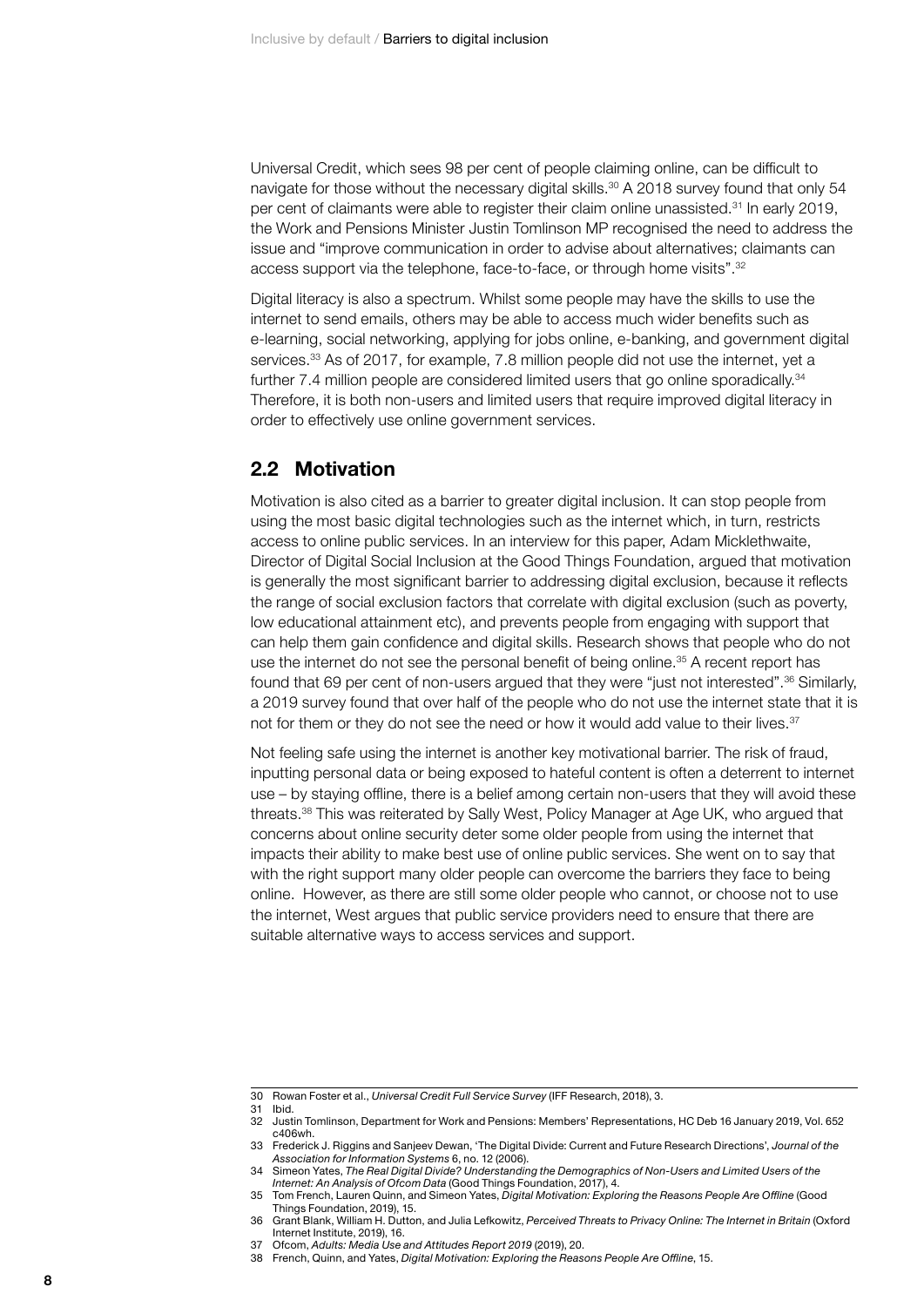## **2.3 Access**

The Government's push for digital services reflects the increased usage and accessibility of digital technology. Since 2006, the number of UK households with access to the internet has increased by 33 percentage points, with nine out of ten households online.<sup>39</sup> Similarly, the availability of superfast broadband coverage (see Glossary) has increased. 94 per cent of homes and businesses are in areas with superfast broadband and 91 per cent of the UK has access to good 4G mobile coverage.<sup>40</sup> That said, only 45 per cent of homes eligible subscribe to superfast, or better, broadband.<sup>41</sup> Furthermore, as [Figure 3](#page-10-0) and [Figure 4](#page-11-0) show, internet usage differs depending on age and socio-economic background.



<span id="page-10-0"></span>

**Source: Ofcom,** *Adults: Media Use and Attitudes Report 2019,* **2019, 2-4.**

<sup>39</sup> Office for National Statistics, *Internet Access - Households and Individuals, Great Britain: 2018*, 2018.

<sup>40</sup> Ofcom, *Connected Nations 2018*, 2018, 1.

<sup>41</sup> Ibid.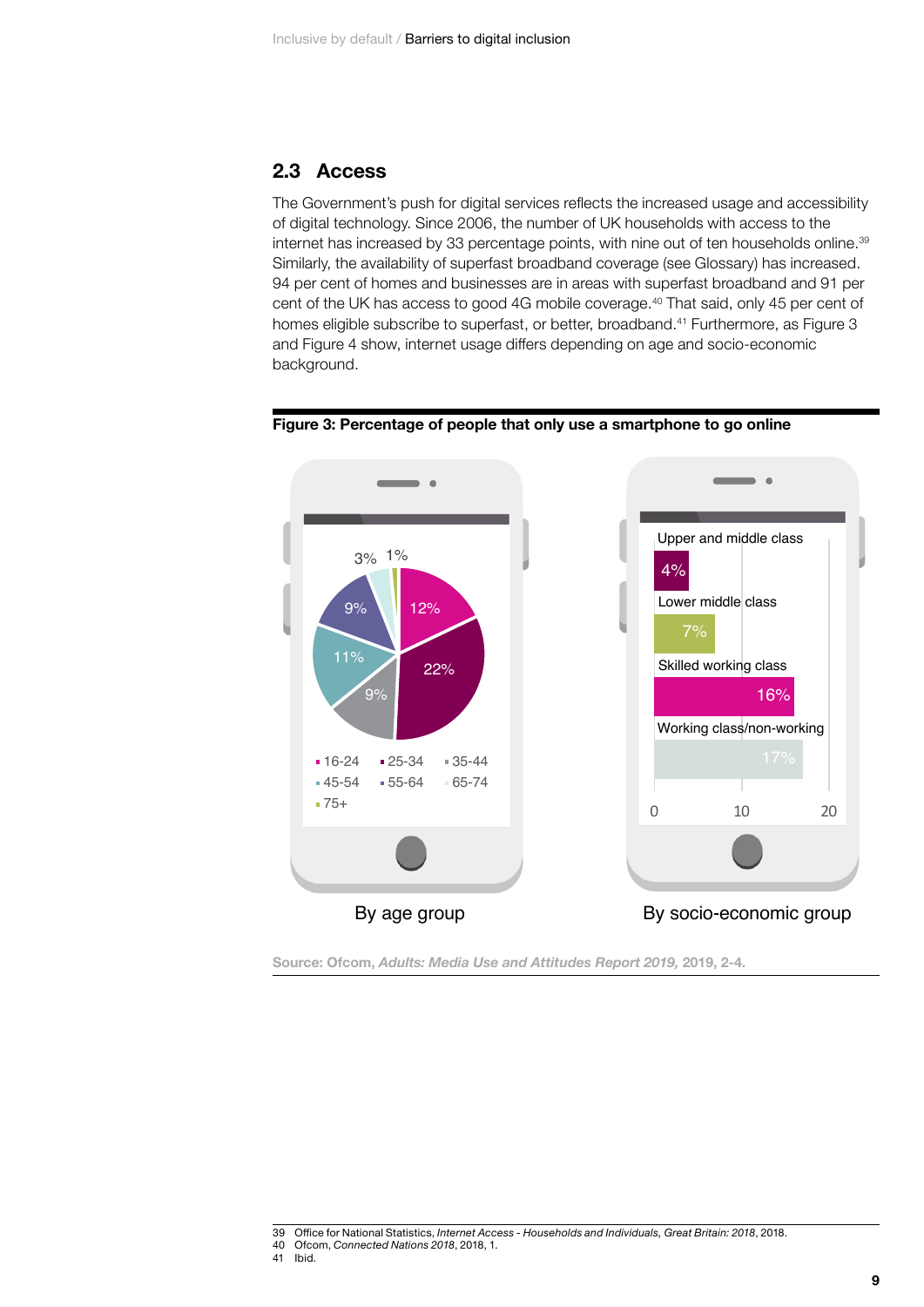

### <span id="page-11-0"></span>**Figure 4: Percentage of people that do not use the internet**

## By age group By socio-economic group

### **Source: Ofcom,** *Adults: Media Use and Attitudes Report 2019,* **2019, 2-4.**

Across the UK, however, there continues to be a divide in access to communication services such as broadband and smartphones. This can therefore become a barrier to accessing digital public services. For example, 39,000 homes and businesses still struggle to access a decent broadband service or get good 4G coverage.42 Rural areas are among the worst affected. Twelve per cent of rural premises struggle to access a decent broadband service, compared to only one per cent of urban premises.43 Faced with challenging terrain and low population density, certain rural areas lack sufficient infrastructure that is stopping the roll-out of high-speed broadband.44 In an effort to combat this digital divide, during the 2019 Conservative leadership race, Prime Minister Boris Johnson pledged that every home will have access to full fibre broadband by 2025.45

Poverty also exacerbates an individual's ability to access digital services. Three in ten of the most financially vulnerable people (see Glossary), for example, live in households that do not have access to the internet.46 According to Ofcom, around one in ten household bill-payers have difficulty paying for communication services such as broadband or mobile phones – particularly younger people and those with a long-term mental illness.47 Indeed, the most financially vulnerable are less likely to have a mobile contract, superfast broadband or internet access via a mobile phone.<sup>48</sup> Affordability can therefore be a significant barrier to accessing digital public services. In an interview for this paper, Douglas White argued that when accessing digital services, financially vulnerable households are more likely to be reliant on public Wi-Fi, which can pose security risks, and smaller devices such as mobile phones that are not optimised for inputting information 49

42 Ibid.<br>43 Ibid

44 Georgina Hutton and Carl Baker, *Superfast Broadband in the UK* (House of Commons Library, 2018), 7. 45 Christopher Hope, 'Boris Johnson Pledges Fast Internet for Every Home by 2025', *The Telegraph*, 7 June 2019.

- 
- 47 Ibid., 30. 48 Ibid.<br>49 Reve

<sup>43</sup> Ibid., 4<br>44 Georgi

<sup>46</sup> Ofcom, *Access and Inclusion in 2018: Consumers' Experiences in Communications Markets*, 2019, 28.

<sup>49</sup> Revealing Reality, *Through the Looking Glass: How smartphones can change our behaviour, shape our thinking and increase inequality...and what we can do about it* (2019), 6.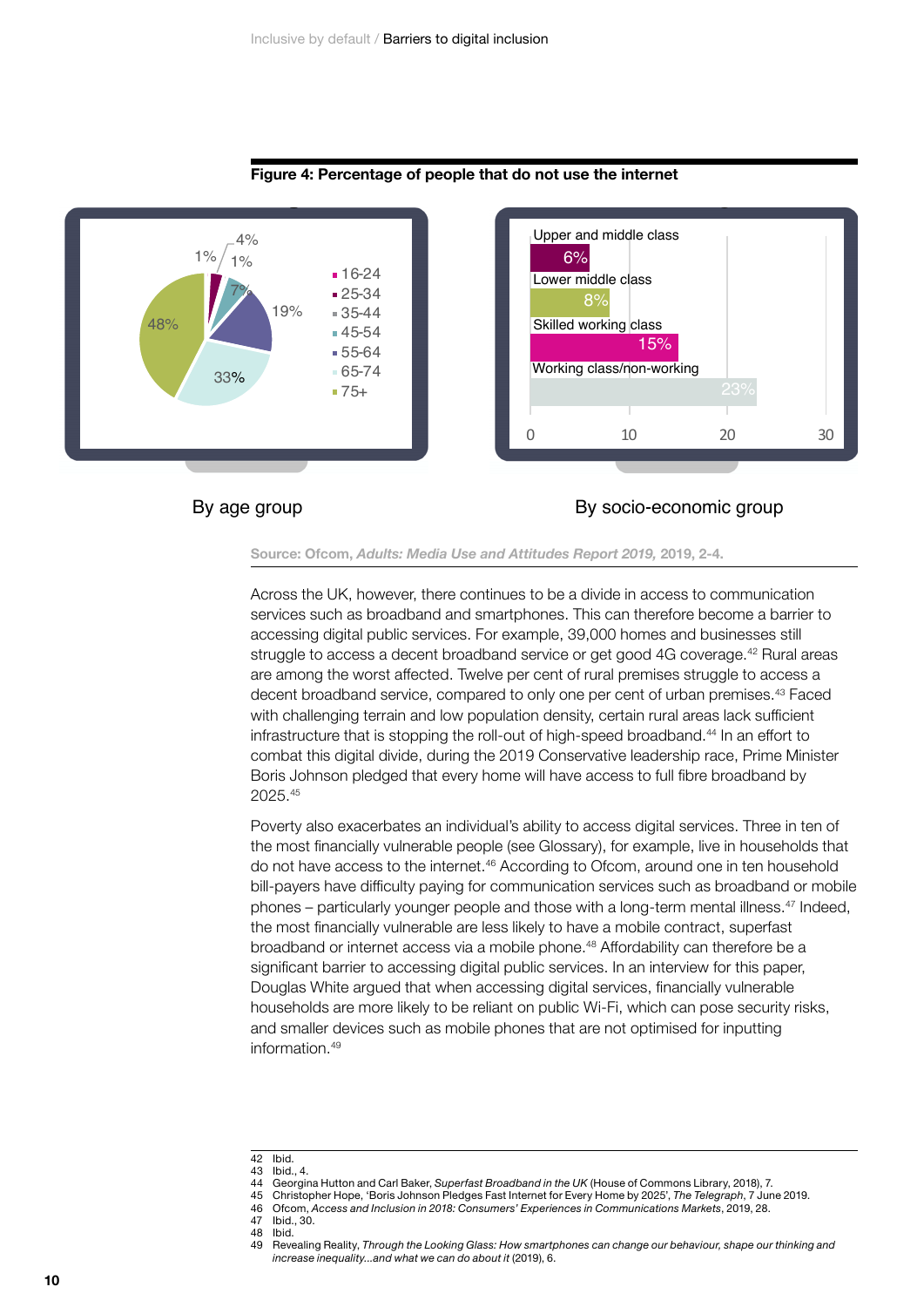# <span id="page-12-0"></span>3. Tackling the barriers

As more public services are delivered digitally, there is an imperative to tackle the causes of digital exclusion. Service design, community support and partnerships across sectors are key tools to improve the inclusiveness of digital public services.

# **3.1 Designing accessible services**

The design of digital services can have a significant impact on whether a person who is digitally excluded feels comfortable to use online services. If the information presented or interface is too complex, it may put off a person who lacks confidence, motivation or skills. In an interview for this paper, Paul Waller, Researcher at the University of Bradford, argued that "digital exclusion is a symptom of design choices." Furthermore, for those who attempt to access digital services through smartphones, it is essential that the service is optimised to be used on smaller devices.

NHS Digital have provided guidance to those building or commissioning an online service to consider the needs and possible limitations of the user. The guidance argues that one in five people in the UK have a disability (visual, hearing, motor or cognitive) that might affect their ability to access digital services.50 Moreover, a person's ability to access an online service might be affected by their location (if they are in a public area or have slow Wi-Fi), poor quality devices or if they are recovering from a health condition that makes it difficult to use technological devices. As a result, NHS Digital has set out design and accessibility principles, in addition to promoting web accessibility guidelines, to help ensure that online services are inclusive.51 By adopting these principles, it can ensure that designers take into account the needs of the digitally excluded – as seen in [Figure](#page-12-1) 5 – when developing online services.

## <span id="page-12-1"></span>**Figure 5: Texthelp**

Texthelp, an assistive technology that aims to boost health literacy, works with 60 NHS organisations to make websites and digital platforms more accessible to NHS patients, families and staff.<sup>52</sup> For example, it is used by the Bridgewater Community Healthcare NHS Foundation Trust to ensure that the information and services available online can also be accessible for those with limited digital skills, in addition to those who may not speak English or have a low English literacy level. By clicking on an icon on every webpage called "Browsealoud", a patient will receive several options to improve accessibility.53 For individuals with reading difficulties, the text can be read out loud and is accompanied with an on-screen highlighter. Furthermore, Texthelp can give language support to staff to ensure that they deliver the best service.

**Source: [Texthelp.com](http://Texthelp.com) website**

<sup>50</sup> NHS Digital, 'Designing for Inclusion', in *Digital Inclusion for Health and Social Care* (2019).

<sup>51</sup> Ibid.<br>52 Text

<sup>52</sup> Texthelp, *Improving Health Literacy for NHS England* | Texthelp, Webpage, 2019.<br>53 Texthelp, Self Service: Browsealoud Makes Digital Access Easier at Bridgewater 53 Texthelp, *Self Service: Browsealoud Makes Digital Access Easier at Bridgewater Community Healthcare | Texthelp*, Webpage, 2019.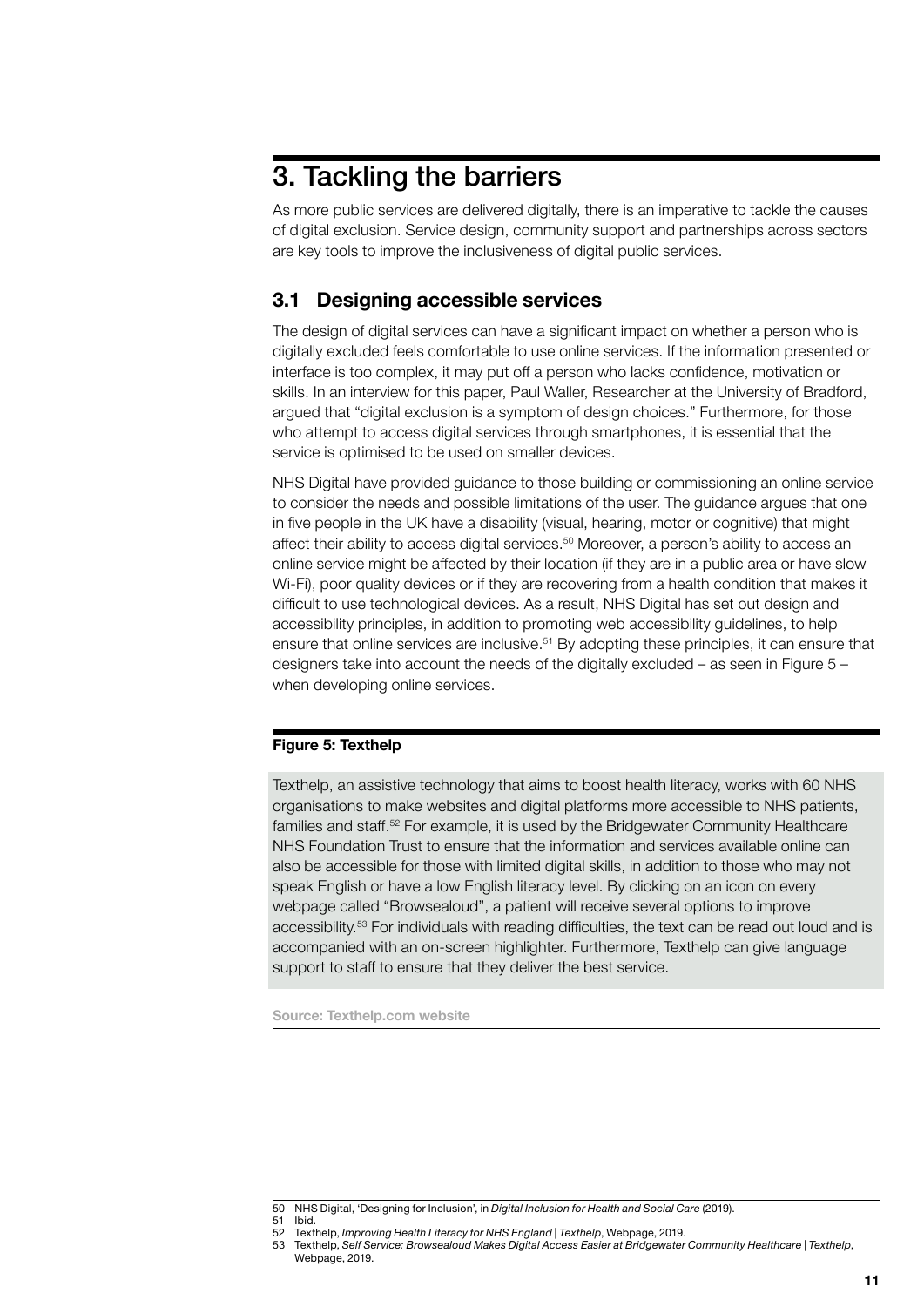## <span id="page-13-0"></span>**3.2 Community support**

Community support has had a positive impact on developing and maintaining digital skills across the country. Good Things Foundation's network of 5,000 Online Centres are working in partnership with the Department for Education (DfE) to offer community-based assistance to the digitally and socially excluded through the Future Digital Inclusion programme. For example, the Online Centres have provided digital support to 47,500 jobseekers per year attempting to use the Department for Work and Pensions' employment portal.54 Since 2014, the programme has supported more than 1 million people to improve and maintain online skills that can help them to access online government services.55

## **3.3 Partnerships**

Partnerships with organisations developing programmes to improve digital literacy skills are essential if the public sector hopes to create inclusive online services. Since 2018, NHS pilot schemes between businesses charities and the public sector have helped almost 200,000 people from a range of different disadvantaged groups to improve their digital literacy. These have been tailored to the specific social, digital, and geographic needs of digitally excluded groups across the UK. For instance, one pathfinder scheme in association with Age UK used peer support and digital champions to help teach isolated older people in Sunderland basic digital skills so they could access digital services more efficiently and improve their own care after leaving hospital.<sup>56</sup> Another pilot scheme in Tower Hamlets, delivered jointly by Health Watch Tower Hamlets and Tower Hamlets Together, aimed to improve digital inclusion amongst the Bangladeshi community who historically had both a lower health engagement and were less likely to use digital means to help manage health or access health information.<sup>57</sup> Moreover, partnerships with the private sector have also been established to tackle the barriers to digital inclusion, such as providing funding to create courses to build people's digital literacy.58

Spearheaded by the Department for Culture, Media and Sports (DCMS), the Digital Skills Partnership and the Local Digital Skills Partnerships have been created to improve digital skills reflecting national and local need. The Partnerships bring together government departments, public sector organisations, businesses and charities to increase the digital capabilities of people across England.59 For example, the South East Local Enterprise Partnership was launched in June 2019 to improve digital literacy to boost the local economy.60 Across the area, there are an estimated 35,000 digital vacancies for web and software engineers.<sup>61</sup> Therefore, in addition to tackling digital exclusion, the Partnership aims to promote growth and employment within the local area.

59 Department for Digital, Culture, Media and Sport, 'Digital Skills Partnership', Guidance, 19 October 2019.

<sup>54</sup> Good Things Foundation, *Future Digital Inclusion: Delivering Basic Digital Skills for Those in Need (2019), 10.*<br>55 Ibid 6

<sup>55</sup> Ibid., 6.<br>56 Good J

<sup>56</sup> Good Things Foundation and Digital Health Lab, 'Isolated Older People in Sunderland', Webpage, 2019.<br>57 Good Things Foundation and Digital Health Lab. 'Digital Health Inclusion with RAME Communities' Web

<sup>57</sup> Good Things Foundation and Digital Health Lab, 'Digital Health Inclusion with BAME Communities', Webpage, 2019. 58 Nuno Guarda, 'Cisco Networking Academy: Widening Access to Digital Skills Training', Blog, [GOV.UK](http://GOV.UK), 25 April 2019.

South East Local Enterprise Partnership, 'SELEP launches new partnership to meet digital skills challenge in the South East', Press Release, 17 June 2019.

<sup>61</sup> Ibid.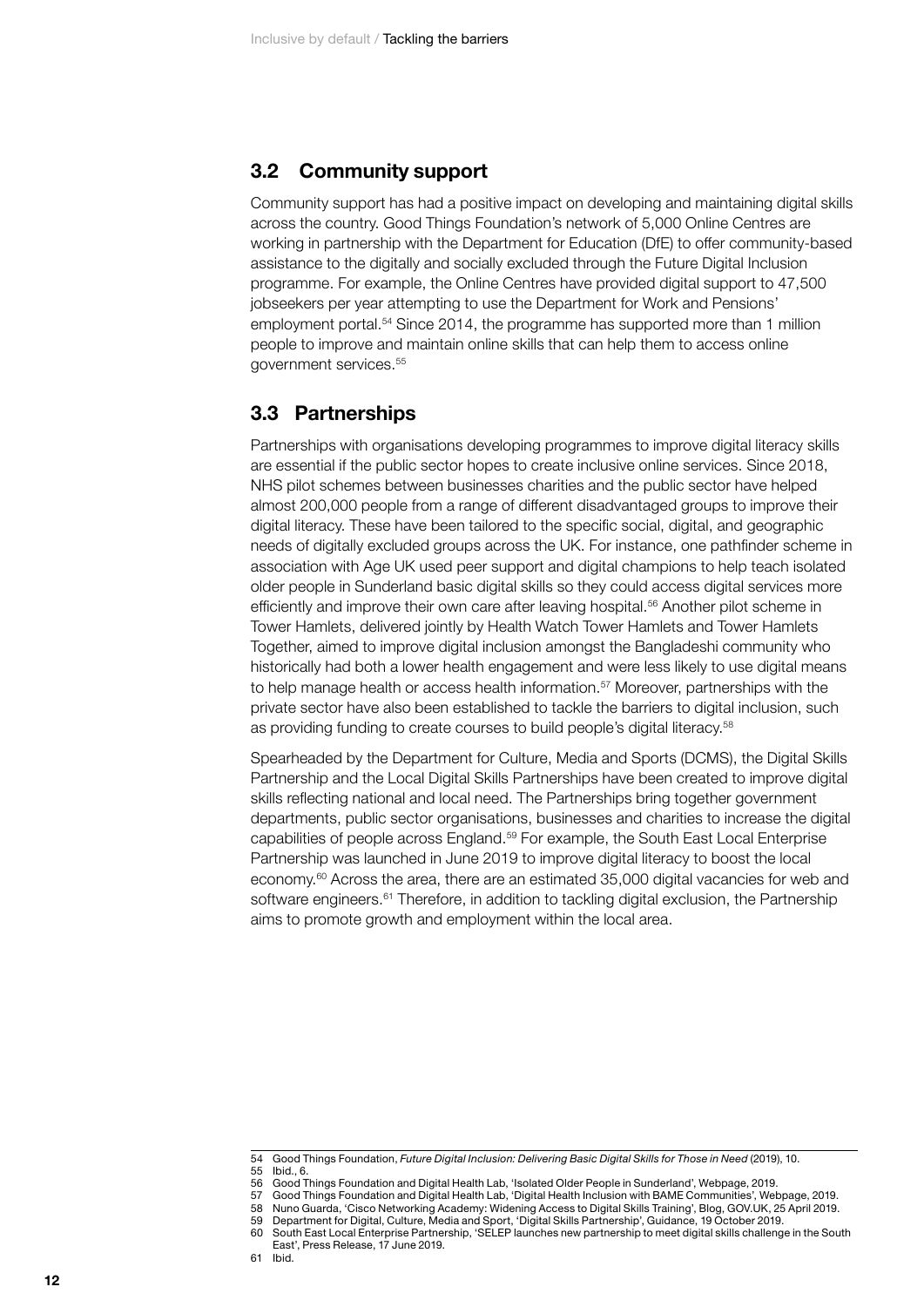# <span id="page-14-0"></span>**Conclusion**

Exclusion from the online world is generally a symptom of social and economic deprivation. Approximately five million adults are digitally excluded in the UK and are often marginalised due to education, employment, disability, or age.<sup>62</sup> This means that the most vulnerable individuals in society, who could see the greatest benefit from the implementation of digital public services, are typically those least able to utilise them. The roll-out of Universal Credit, which is largely an online service, has demonstrated how problematic digital exclusion can be.<sup>63</sup>

Removing the barriers to digital inclusion and guaranteeing that digital public services work for those who are most dependent upon them is crucial to ensuring that the digitisation of public services does not further inequality. There are various areas where resources and effort could be invested to help address the digital divide. Individuals must have the skills, motivation, infrastructure and devices needed to access these services. Moreover, Government must ensure that for those with no or limited digital skills, services are still accessible by alternative means.

Efforts are already being made to tackle digital exclusion and support those who cannot access digital public services. However, more should be done to ensure that services are designed to be inclusive by default. In addition, adopting a community approach to engage people who are digitally excluded and creating partnerships with businesses and the third sector are all steps that can help people to get online. Such approaches have already been shown to help tackle digital exclusion within certain groups and communities. The aim now must be ensuring that similar efforts are made for all digitally excluded people across the UK.

<sup>62</sup> Helsper and Reisdorf, 'The Emergence of a "Digital Underclass" in Great Britain and Sweden: Changing Reasons for Digital Exclusion', 1258–67.

<sup>63</sup> Rowan Foster et al., *Universal Credit Full Service Survey*, 3.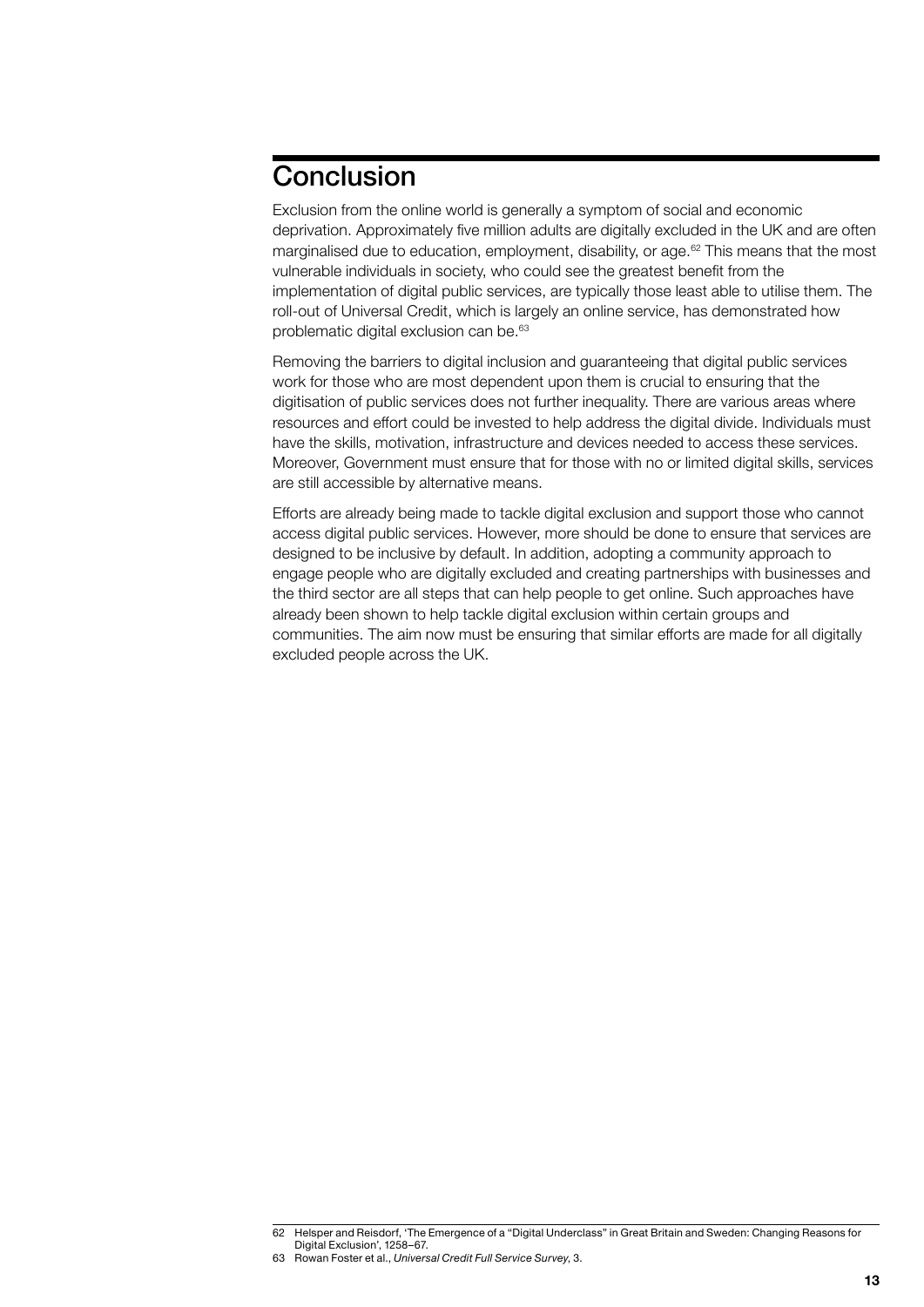# <span id="page-15-0"></span>**Glossary**

**Digital exclusion:** Digital exclusion is the inability to access or utilise digital technologies effectively.<sup>64</sup>

**Digital inclusion:** "Digital inclusion is about having the access, skills and motivation to confidently go online to access the opportunities of the internet."<sup>65</sup>

**Financially vulnerable:** The financially vulnerable include larger families, older people and retirees and the unemployed.<sup>66</sup>

**Superfast broadband:** Download speeds of 30Mbit/s and above.<sup>67</sup>

<sup>64</sup> Martin et al., *The Role of Digital Exclusion in Social Exclusion*, 2.

<sup>65</sup> *Digital Skills and Inclusion Policy* (Department for Digital, Culture, Media & Sport, 2017).

<sup>66</sup> Ofcom, *Access and Inclusion in 2018: Consumers' Experiences in Communications Markets*, 26. 67 Ofcom, *Connected Nations 2018*, 1.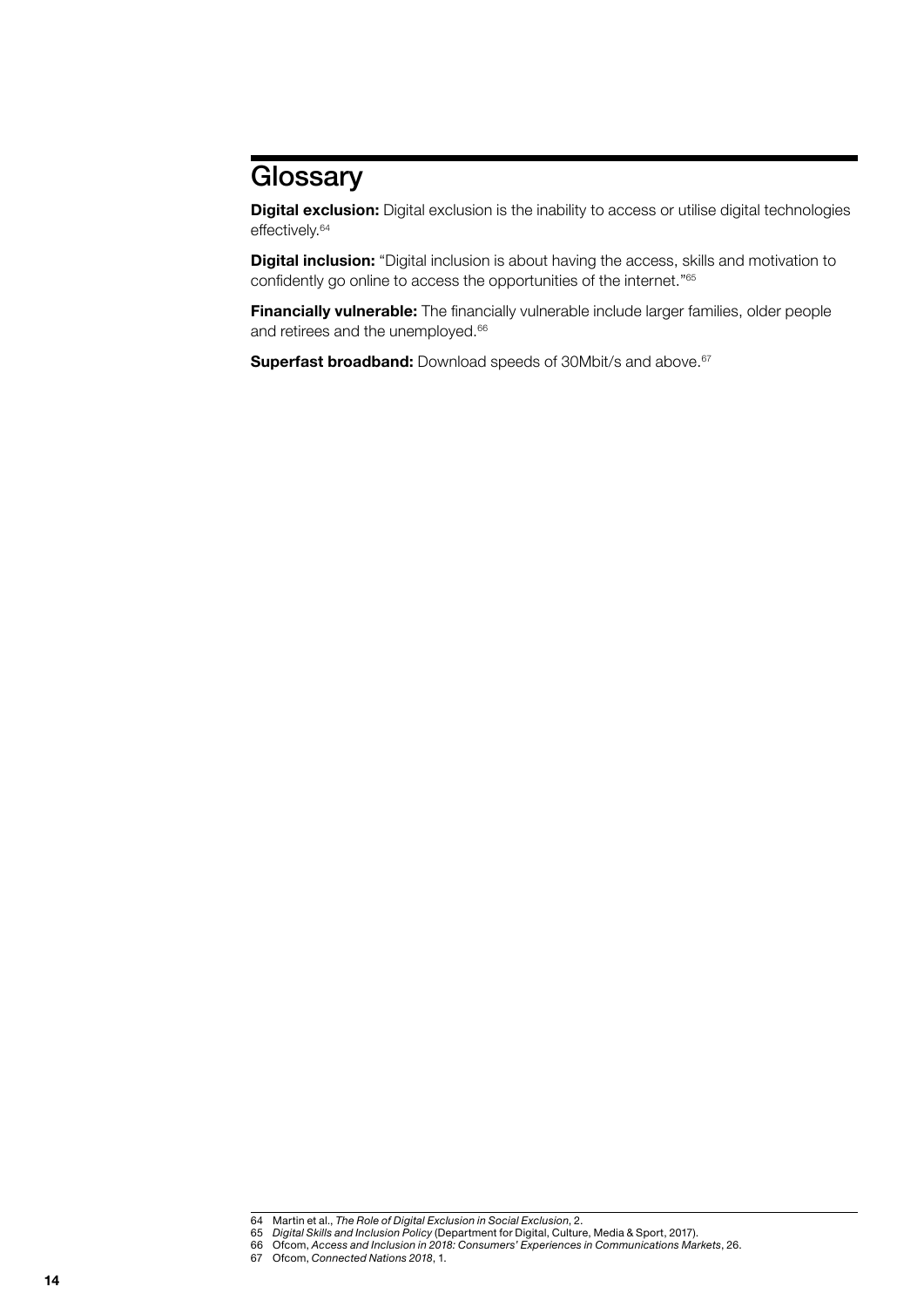# <span id="page-16-0"></span>**Bibliography**

- Assisted digital and digital take-up community, and [GOV.UK](http://GOV.UK) Service Manual. 'Designing Assisted Digital Support'. Webpage, August 2018.
- Blank, Grant, William H. Dutton, and Julia Lefkowitz. *Perceived Threats to Privacy Online: The Internet in Britain*. Oxford Internet Institute, 2019.
- Borrows, Maisie, Eleonora Harwich, and Luke Heselwood. *The Future of Public Service Identity: Blockchain*. Reform, 2017.
- Cabinet Office. *Government Digital Strategy*, 2012.
- ———. *Government Transformation Strategy*, 2017.
- Cantel, Farhad. *Universal Credit: Report of the Executive Director (Resources, Environment, and Cultural Services)*. Welwyn Hatfield Borough Council, 2017.
- Centre for Social Justice. *The Future of Work: Regional Revolution. Part II: Rebalancing Growth and Opportunity in Post-Industrial Britain.* 2018.

Department for Education. *Essential Digital Skills Framework*, 2018.

Department for Digital, Culture, Media & Sport. *Digital Skills and Inclusion Policy.* 2017.

- ———. 'Digital Skills Partnership'. Guidance. Webpage, 19 October 2018.
- Dunatchik, Allison, Robert Wishart, Javiera Cartagena-Farias, and Neil Smith. *Regional Differences in Attainment in the Early Years*. NatCen Social Research and Department for Education, 2018.
- Foster, Rowan, Lorna Adams, Siv Svanaes, Catherine O'Driscoll, and Dominic Thomson. *Universal Credit Full Service Survey*. IFF Research, 2018.
- French, Tom, Lauren Quinn, and Simeon Yates. *Digital Motivation: Exploring the Reasons People Are Offline*. Good Things Foundation, 2019.
- Good Things Foundation, *Future Digital Inclusion: Delivering Basic Digital Skills for Those in Need.* 2019.
- Good Things Foundation, and Digital Health Lab. 'Digital Health Inclusion with BAME Communities'. Webpage, 2019.
- ———. 'Isolated Older People in Sunderland'. Webpage, 2019.
- Government Digital Service, and Cabinet Office. 'An Introduction to Assisted Digital'. Webpage, 28 July 2011.
- Guarda, Nuno. 'Cisco Networking Academy: Widening Access to Digital Skills Training'. Blog. [GOV.UK](http://GOV.UK), 25 April 2019.
- Helsper, Ellen J, and Bianca C Reisdorf. 'The Emergence of a "Digital Underclass" in Great Britain and Sweden: Changing Reasons for Digital Exclusion'. *New Media and Society* 19, no. 8 (2016).
- HM Government. *Open Public Services White Paper*. London: The Stationary Office, 2011.
- Home Office. *Home Office Annual Report and Accounts 2018-19 (For the Year Ended 31 March 2019)*, 2019.
- Hope, Christopher. 'Boris Johnson Pledges Fast Internet for Every Home by 2025'. *The Telegraph*, 7 June 2019.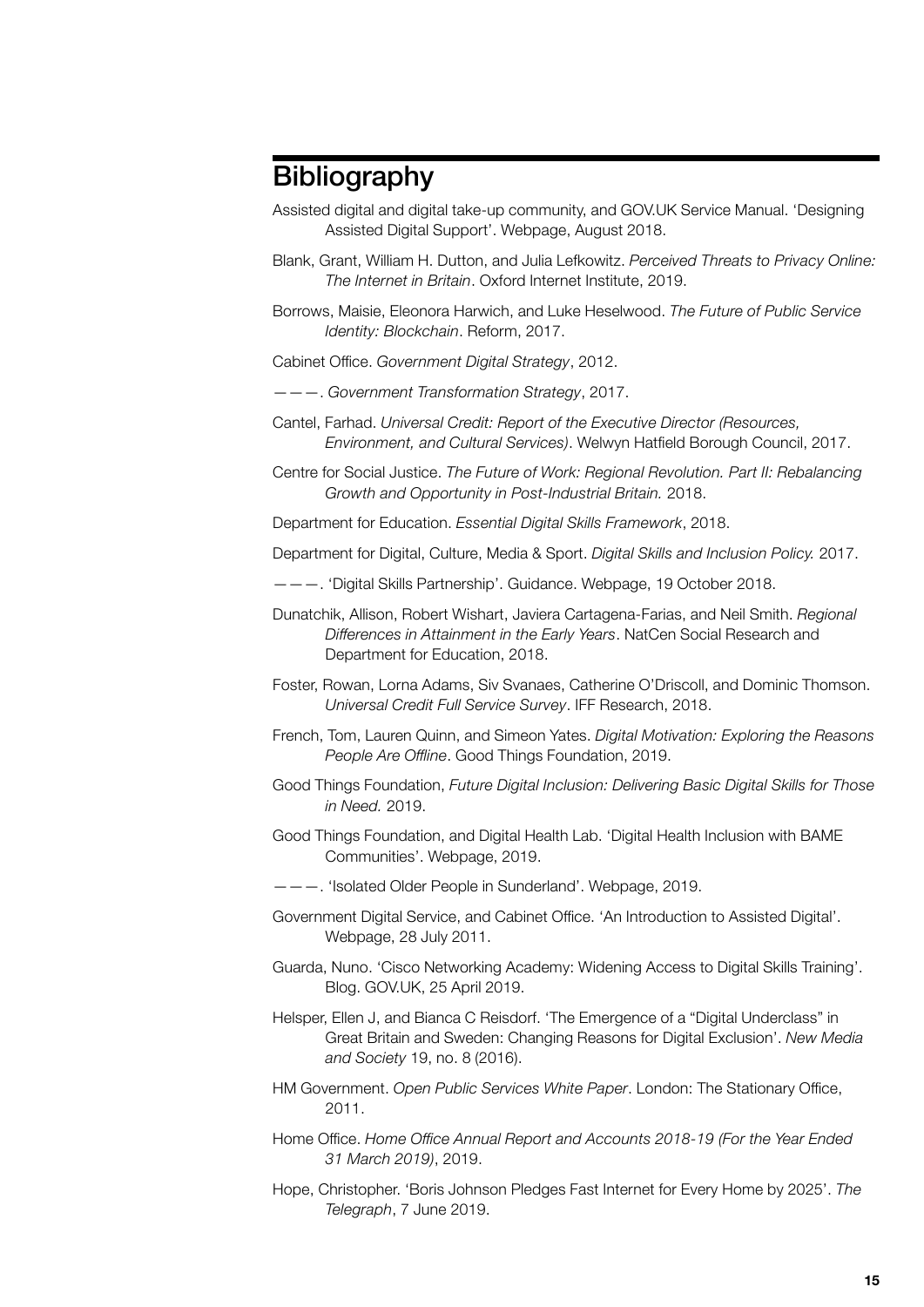- House of Commons Science and Technology Committee. *Digital Government, Eighteenth Report of Session 2017-19*. HC 1455. London: The Stationery Office, 2019.
- Hutton, Georgina, and Carl Baker. *Superfast Broadband in the UK*. House of Commons Library, 2018.
- Ipsos MORI. 'Basic Digital Skills UK Report 2018'. Webpage, 10 May 2018.

Lloyds Bank. *UK Consumer Digital Index 2019*, 2019.

- Martin, Chris, Steven Hope, Sanah Zubairi, and Ipsos MORI Scotland. *The Role of Digital Exclusion in Social Exclusion*. Carnegie UK Trust, 2016.
- National Audit Office. *Digital Transformation in Government*, 2017.
- NHS Digital. 'Designing for inclusion'. In *Digital Inclusion for Health and Social Care*. 2019.
- Ofcom. *Access and Inclusion in 2018: Consumers' Experiences in Communications Markets*, 2019.
- ———. *Adults: Media Use and Attitudes Report 2019.* 2019
- ———. *Connected Nations 2018*, 2018.
- Office for National Statistics. *Exploring the UK's Digital Divide*, 2019.
- ———. *Internet Access Households and Individuals, Great Britain: 2018*, 2018.
- Prince, Mark, and Clare Watson. 'Applying for Your Passport Online'. *Home Office Digital, Data and Technology* (blog), 13 February 2019.
- Public Health England. *Public Health Outcomes Framework*. 2019
- Revealing Reality. *Through the Looking Glass: How smartphones change our behaviour, shape our thinking and increase inequality... and what we can do about it.* 2019.
- Riggins, Frederick J., and Sanjeev Dewan. 'The Digital Divide: Current and Future Research Directions'. *Journal of the Association for Information Systems* 6, no. 12 (2006).
- Routledge, Martin, and Jaimee Lewis. *Personal Budgets: Taking Stock, Moving Forward*. Think Local Act Personal, 2011.
- South East Local Enterprise Partnership. 'SELEP launches new partnership to meet digital skills challenge in the South East'. Press Release. 17 June 2019.
- Social Mobility Commission. *State of the Nation 2017: Social Mobility in Great Britain.*  2017.
- Texthelp. *Improving Health Literacy for NHS England | Texthelp.* Webpage. 2019.
- ———. *Self Service: Browsealoud Makes Digital Access Easier at Bridgewater Community Healthcare | Texthelp.* Webpage. 2019.
- Tomlinson, Justin. 'Department for Work and Pensions: Members' Representations', n.d. HC Deb 16 January 2019 Vol. 652 c406wh.
- UK 2070 Commission. *Fairer and Stronger: Rebalancing the UK Economy*. 2019.
- Yates, Simeon. *The Real Digital Divide? Understanding the Demographics of Non-Users and Limited Users of the Internet: An Analysis of Ofcom Data*. Good Things Foundation, 2017.
- Young-Powell, Abby. 'The Challenge to Ensure Digital Public Services Leave No One Behind'. *The Guardian*, 5 March 2019.